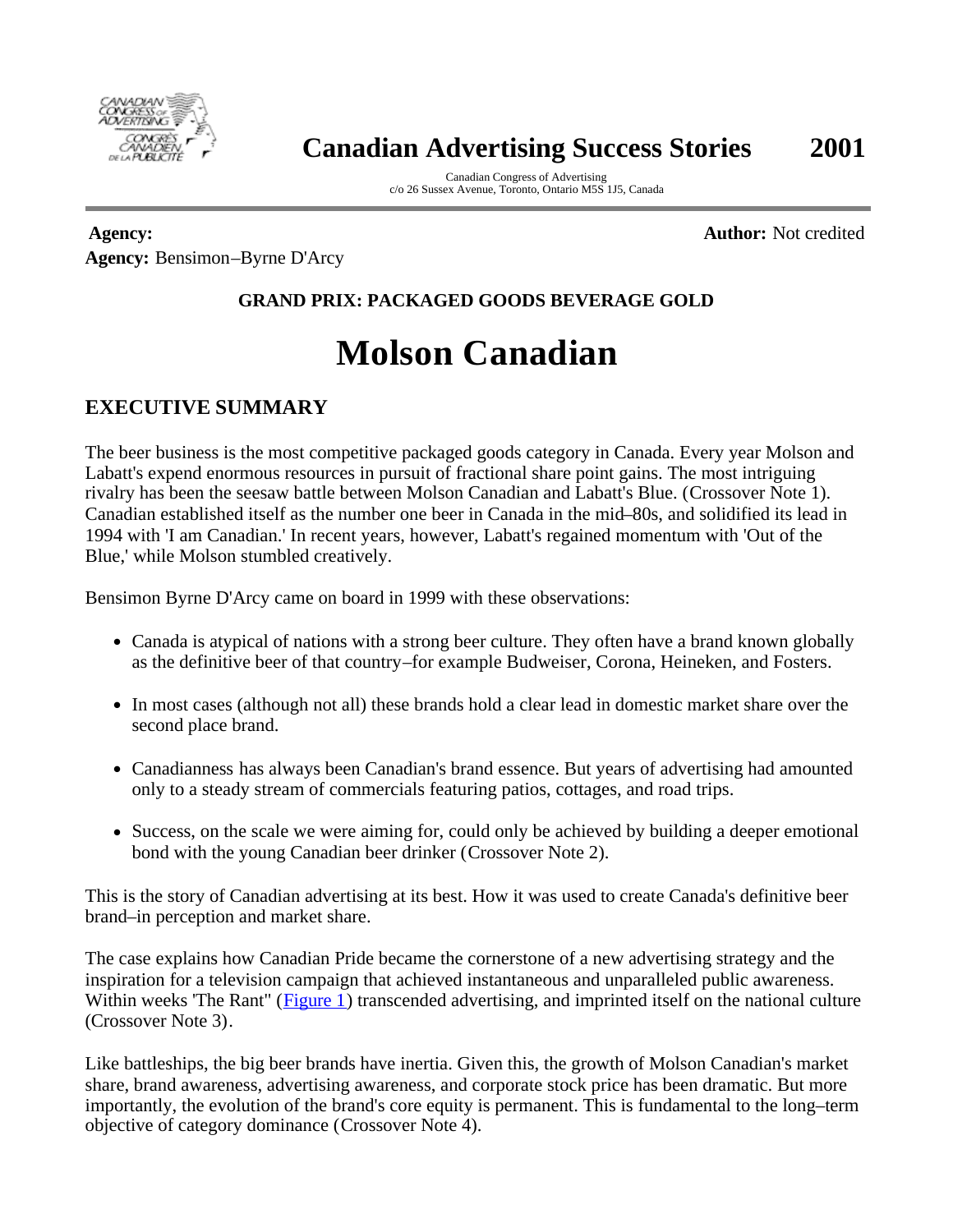Note: The Results Year for this case is April 2000–March 2001–which equates to Molson's Fiscal Year 01.

#### **SITUATION ANALYSIS**

The long–running battle between Labatt's Blue and Molson Canadian is widely regarded as the most competitive in Canadian packaged goods. Supremacy in the English–Canadian beer market is at stake. (Canadian has little distribution in Quebec and is not advertised there.)

Canadian held the number one share by a narrow margin for much of the late 1980s and 1990s. Reflecting the importance of advertising in the category, the fortunes of the brands have swung in tandem with the success of their advertising campaigns. Canadian first introduced the theme–line, 'I am Canadian' in 1994, using the slogan as a form of self–expression. During 1994 to 1996 Canadian pulled away from Blue, and the campaign was recognized with a Gold Cassie in 1997.

From 1998 on, the momentum shifted to Blue and their new 'Out of the Blue' campaign. At the same time, the 'I am' campaign drifted from the core idea, and the theme–line was abandoned. It was replaced in 1999 with 'Here's where we get Canadian.' The ads returned to the brand's traditional observations of Canadianness, using humorous depictions of patios and cottages.

In the 24 months leading up to the April 2000–March 2001 Results Year, the inertia of the leading beer brands was reflected in their almost static market shares, (Table 1):

The new objective was audacious: make Molson Canadian the undisputed #1 in Canada, and the definitive Canadian beer from every perspective. Far from being intimidating, the scale of the task made it liberating. Instead of looking for small comparative advantages, or ways to slightly contemporize the image, we were forced to examine Canadian's core equities (Crossover Note 5).

#### **STRATEGY AND EXECUTION**

Historically, the brand had explored what it means to be Canadian, and Canadianness had become the brand's essence. But we needed to go deeper. Our strategic planning methodology categorizes brands according to how they bond with their audience. Icon Brands–like Coke, Nike and MacDonald's– typically achieve icon status by building emotional bonds.

Molson Canadian is one of the few brands in Canada with the heritage and ubiquity needed to becoming an Icon. We needed to move the communication from patios, cottages, and road trips to an exploration of how we really feel about being Canadian.

Two research studies shed light on this. A University of Chicago cross–cultural survey of 23 nations found that Canada ranks among the three proudest countries on earth. An Ekos Research report showed that national pride is the second–most important attachment in our lives–second only to our families, and well ahead of any other attachment, local or regional.

But feeling proud and acting proud are two very different things. Especially in Canada. We needed to explore this further with our target audience of younger male beer drinkers (Figure 2).

Through qualitative research we discovered that our traditional reticence towards expressing national pride had changed. Younger Canadians want to shout it from the rooftops. Many of us regard flag– waving patriotism as distinctly American. Younger Canadians told us, and showed us, that this is simply not the case for them (Crossover Note 6).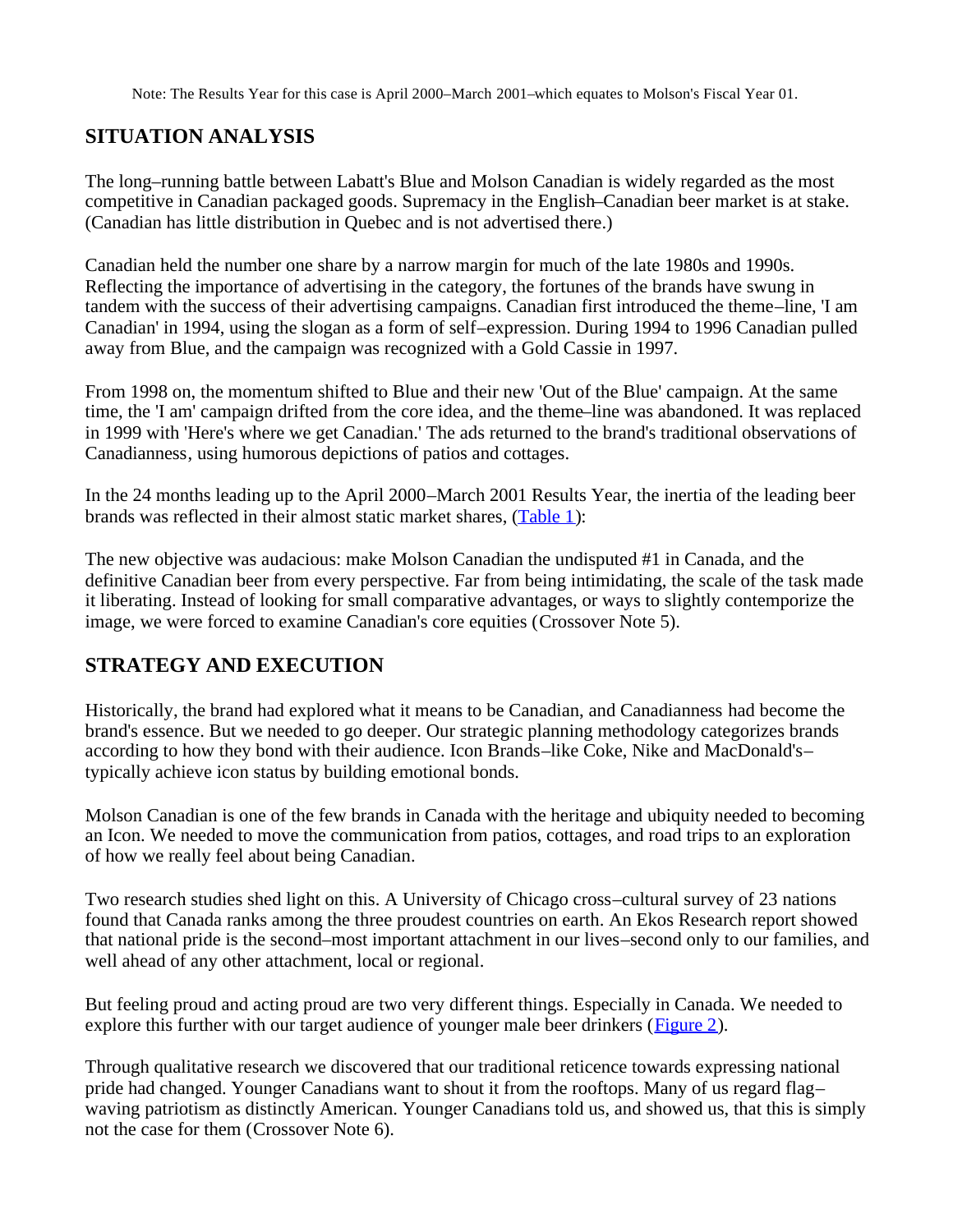Another revelation was that 'I am Canadian!' was a rallying cry for young Canadians. While Molson put the emphasis on 'I am'–and subsequently abandoned the line–the customer put the emphasis on 'Canadian,' and kept the slogan alive wherever pride was on display. We saw Canadians arriving at the Woodstock reunion with 'I am Canadian' painted on their chests. We saw it at every international sports competition, and across the country on Canada Day. In our view, 'I am Canadian!' had passed from advertising slogan to the vernacular (Crossover Note 7).

Re–introducing the theme–line was the simplest decision we made. It was a valuable piece of brand equity. But more importantly it was evidence that Canadian could link itself to national pride. In our view, no other marketer could do this. Canadians simply do not feel strongly enough about airlines, gas stations, or phone companies. But we are passionate about our beer. The resulting strategic recommendation was reduced to a single sentence:

Molson Canadian is the only beer that lets me be as Canadian as I feel.

We developed and extensively pre–tested a wide–ranging multimedia campaign. Television was the primary medium and each commercial was subjected to three stages of disciplined consumer research, where it had to show improved purchase intent. This only happened when an ad made the audience feel proud to be Canadian. During the results year (FY 01) four image ads and four promotional spots exceeded the research objective and made it to air.

The first ad to air was 'The Rant'. Knowing in advance how persuasive it would be allowed us to plan the launch for maximum PR value and consumer involvement.

We developed a cinema version to air in movie theatres two weeks before the national television debut. This was calculated to create buzz and anticipation. 'The Rant' was also performed live, without warning, in movie theaters across the country. This drew standing ovations and news coverage.

On Sunday March 26th, 2000 we ran a single television spot during the Academy Awards. It aired in the final commercial break just before the announcement of Best Picture. It seems like all of Canada was watching. Molson's switchboard lit up with passionate congratulatory calls from all over the country. Many confessed that they didn't even drink Molson Canadian, but wanted to convey their gratitude for the sentiments in the ad.

Coinciding with the Spring upsurge in beer consumption is another cornerstone of Canadian identity, the Stanley Cup Playoffs. Labatt's had bought the rights to Hockey Night in Canada several years earlier, and this gave them exclusive access to the male audience for several hours almost every night. Molson maintained team sponsorships for all six NHL markets and used them to reintroduce the 'I am Canadian' theme–line on rink boards and other stadium signage. But the greatest impact came from 'Joe Canada', star of 'The Rant', performing live at every NHL hockey arena in Canada, and again during the playoffs in Ottawa and Toronto. These performances continued with a cross–country tour tied to 'I am Canadian' rock concerts. This was integrated with in–case merchandise ranging from 'I am Canadian' t–shirts to underwear.

Perhaps the greatest example of how integrated a single television commercial can be was the creation of a unique iam.ca website. The agency's interactive partners at Cybersight used 'The Rant' to get expressions of pride from the online audience. Over 40,000 people submitted Digital Rants, mimicking the commercial.

As the news coverage grew and the ad became a cultural phenomenon, the dollar value of the coverage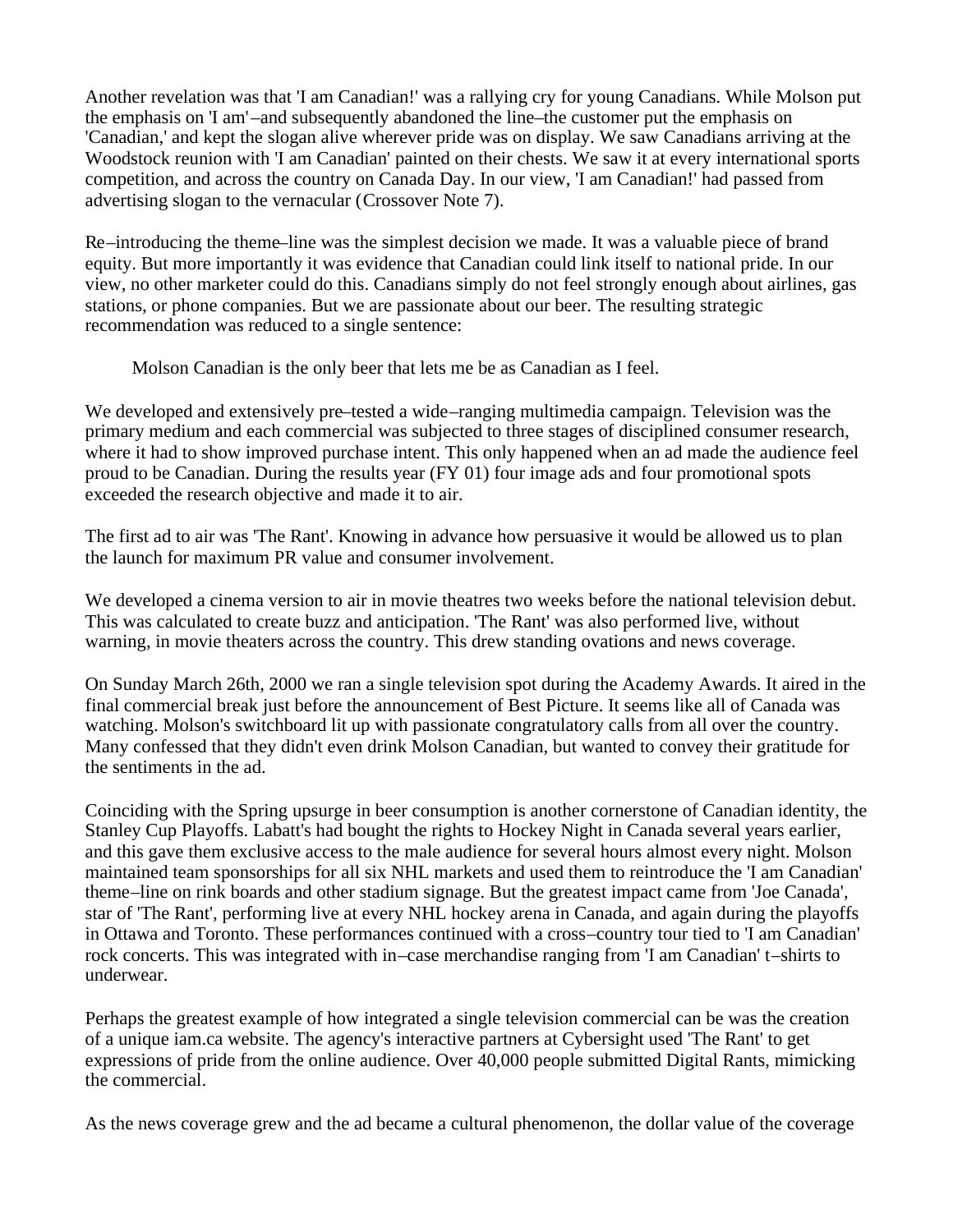greatly exceeded the dollars spent on the 'The Rant'. Then, over the balance of FY 01, new image and promotional ads sustained the pride campaign and the early market share gains.

Molson Canadian had become what the strategy set out to achieve: The one true beer for the proudly Canadian guy (Figure 3).

## **RESULTS**

- 1. In the twelve months following the debut of 'The Rant', the acceleration of market share change for Molson Canadian and Labatt's Blue has been dramatic (Table 2).
- 2. Canadian achieved this spending less on mass media in FY 01 than FY 00 ( $\frac{Figure 4}{2}$ ) (Crossover Note 8).
- 3. Canadian accomplished this with share of voice lower than Blue's (Figure 5).
- 4. Canadian's brand penetration improved across all segments (Figure 6).
- 5. Unaided brand awareness increased for all segments (Figure 7).
- 6. In addition, recognition has come in other forms. The stock market has taken note of the change in Molson's fortunes over the past year. The turnaround in share price coincided with the debut of the new advertising campaign (Crossover Note 9) (Figure 8).
- 7. Finally, 'The Rant' has been recognized with numerous awards including:
- Marketing Awards Gold Television, Gold Cinema and Best of Show.
- Ad & Design Club of Canada Gold Integrated Campaign
- Television Bureau Bessie Awards Gold Television, Writing, Art Direction, Performance and Best of Show.
- Cannes International Advertising Festival Bronze Lion
- Media Innovation Awards Gold

#### Figure 9

Isolating the Cause and Effect of the Advertising

The primary evidence of advertising as the stimulus for share growth is the correlation between advertising awareness, brand awareness, brand penetration, and market share growth (Crossover Note 10) Table 3.

In this instance, however, we have even more compelling evidence. Reaction to the advertising created a news story that went on for months. In a virtuous circle, the advertising fed the news and this fed interest in the advertising. The story saw front–page coverage in the National Post and multiple appearances on the CBC Nightly News. Global covered stories in major US newspapers and appearances on every major US television network. Molson and its PR agency conservatively value this media coverage at \$8.8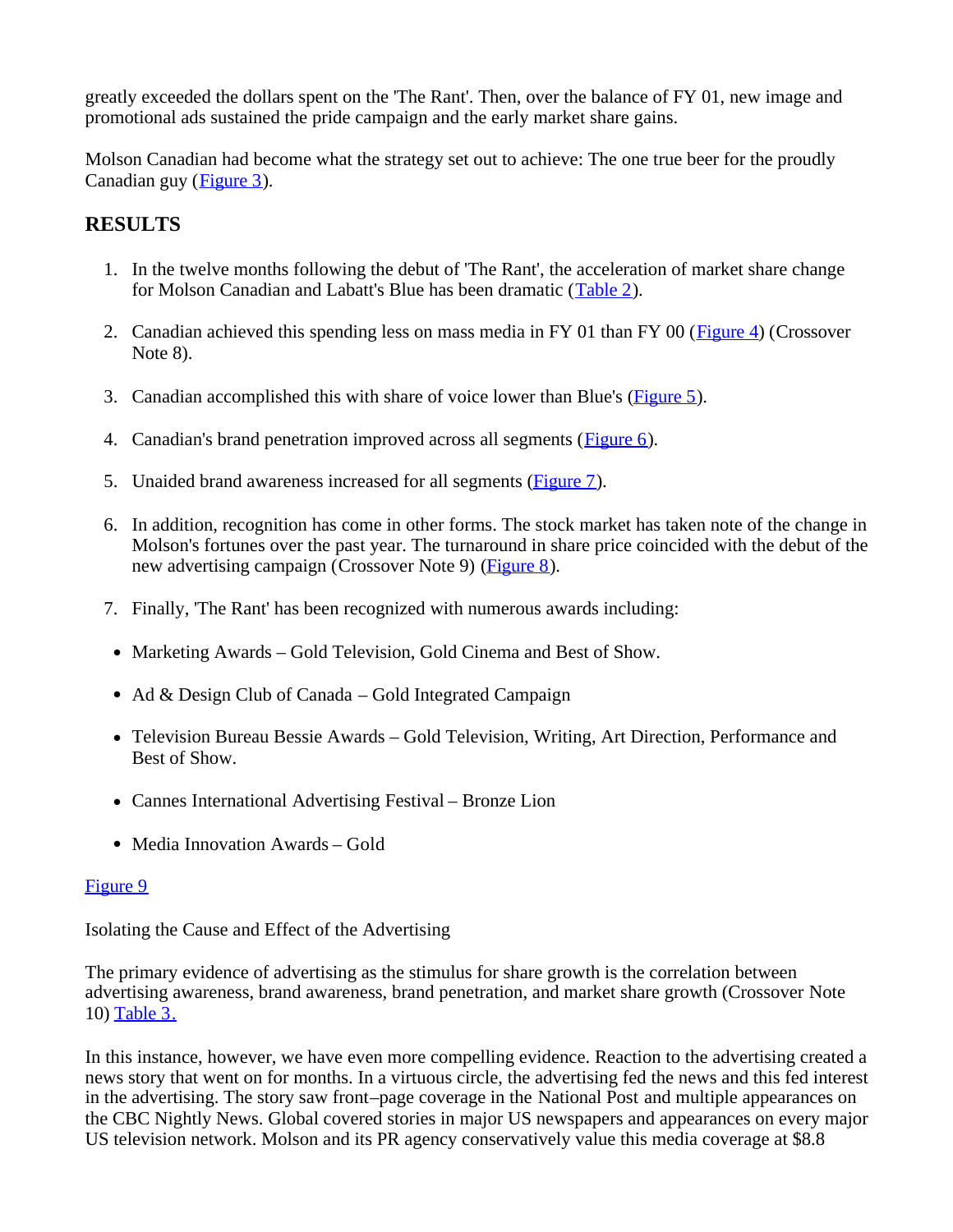#### million.

This public reaction is unprecedented in Canadian advertising history. It is with confidence, therefore, that we conclude that the improvement in market share was caused by the advertising.

#### **CROSSOVER NOTES FOR MOLSON CANADIAN**

- 1. Classic Rivalries. Rivalries with a CASSIES connection have been :
- Pepsi versus Coke in Quebec. (Grand Prix in CASSIES I.)
- Listerine versus Scope in Quebec. (Grand Prix in CASSIES II.)
- Duracell versus Energizer. (Silver for Packaged Goods in CASSIES II.)
- Dove versus Ivory. (Gold for Sustained Success in CASSIES III.)
- <sup>l</sup> Canadian versus Blue. (Gold for Sustained Success in CASSIES I, for Beverages in CASSIES III, and the Grand Prix in CASSIES 2001.)
- Richmond Savings versus the banks. (Gold for Services in CASSIES III.)
- Sunlight versus Tide. (Grand Prix in CASSIES 99.)
- Lipton versus Campbell. (Gold for Packaged Goods Food in CASSIES 2001.)
- workopolis.com versus monster.com. (Silver for Best Launch in CASSIES 2001.)
- 2. Brand Essence . This is a crucial concept in building powerful brands. However, it is becoming diluted by being used too casually. As the case suggests, Canadian–ness goes far deeper than patios, cottages and road trips. The key to Brand Essence is a deep emotional bond. Virtually all CASSIES cases make this point in one way or another. Some historical examples, not referred to above, include:
- Philadelphia Cream Cheese (Gold for Packaged Goods Food in CASSIES III.)
- ABC Literacy Canada. (Gold for Not–for–Profit in CASSIES III.)
- becel. (Gold for Sustained Success in CASSIES 99.)
- Fido. (Gold for Best Launch in CASSIES 99.)
- Wonder Bread. (Gold for Packaged Goods Food in CASSIES 99.)
- Eggs. (Gold for Packaged Goods Food in CASSIES 99.)
- Les Rôtisseries St-Hubert. (Silver in Retail and Sustained Success in CASSIES 99)
- 3. Transcending Advertising. Joe's Rant did this, but it is not that common. Wendy's did it years ago with 'Where's the Beef?' and Budweiser gave us 'Whassuuuup?' Richmond Savings (CASSIES III) got tremendous benefit from the publicity surrounding the 'Humungous Bank' campaign. Tourism New Brunswick and Manitoba Telephone (CASSIES 2001) have a similar story. Generally, the companies and agencies getting this publicity are pleased–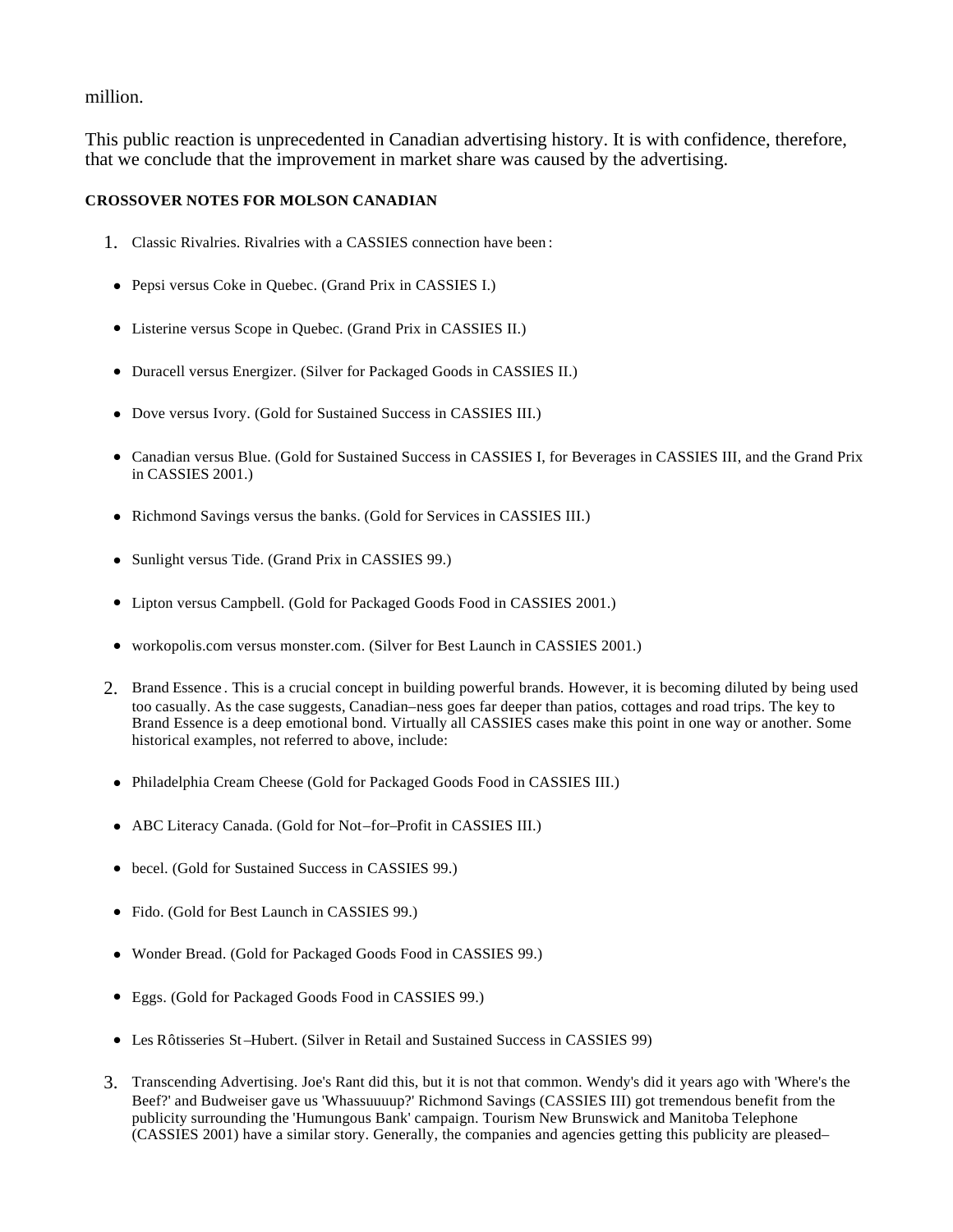though there are usually some naysayers who say that it is not necessarily building the business. The new incarnation of this thinking is viral marketing, where the message spreads by taking on a life of its own. There has not yet been a CASSIES case on this.

- 4. Core Equity. This has a soft and a hard aspect. The soft aspect is related to brand image\* i.e. the 'bundle of meanings' created in the audience's mind such that they choose one brand over another. The hard aspect measures the equity in financial terms. This is a developing area, and for more information contact the ICA about the publication Brand Valuation. Measuring And Leveraging Your Brand. \*Some people regard Brand Image as an out –of–date concept, and prefer Brand Essence, Brand Personality, Brand Character, Brand Truth, Brand Soul etc. To avoid entering the tower of Babel, I have used the old term.
- 5. Out–of–the–Box–Thinking. The term has become a cliché, with clients routinely asking for it, and agencies equally routinely promising it. It isn't that easy, however, to get out–of–the–box ideas to the marketplace, because they involve risk. Here are some of the brands that successfully took the risk:
- Dove 'Litmus' (CASSIES III), which moved radically away from the long–running real–women campaign that had built the brand.
- Richmond Savings (CASSIES III), which poked fun at their immensely powerful banking competitors.
- Sunlight (CASSIES 99), that stopped worshipping 'clean' and said it's OK to get dirty.
- Fido and Clearnet. They used the low–tech imagery of dogs and frogs. (CASSIES 99 and 2001.)
- AGF (Gold in CASSIES 99) and Clarica (Gold in CASSIES 2001). Along with Richmond Savings, they deliver serious financial messages with wit and charm.
- IBM (a non–CASSIES example). In the early 90s, IBM was in a lot of trouble. The 'Nun' advertising that helped launch their 'Solutions for a Small Planet' campaign was an extraordinary way for IBM to tell its story–which was exactly the point.

Note to people approving advertising: When we look at campaigns in hindsight it's easy to overlook how difficult it must have been to approve them. At the time, the campaigns above looked a lot riskier than the tried–and–true solutions, and it took great courage to approve them.

- 6. Conventional Wisdom. (Staying in the Box.) All markets have conventional wisdom–sometimes unspoken. That wisdom will often be right, but if it isn't, it can be extremely difficult to break out of it. Apparently, when US Pepsi executives first saw the prototypes for the Pepsi Challenge campaign they said, 'that's not Pepsi' and refused to approve it.
- 7. Baby with the Bathwater. Many campaigns at one point or other seem to run out of steam. When this happens it's common for everything to be thrown out. In some cases this is exactly right–see Out of the Box and Conventional Wisdom above. But it is always worth finding out if there is something that should be kept, or re-expressed and revitalized. The 'I am Canadian' line is an example. Another is Campbell's Kids, recently reintroduced on Campbell's Soup, It will be interesting to see how that plays out.
- 8. Spending Weight versus Idea Weight. CASSIES cases have to demonstrate that they did not buy their success with the brute force of spending. Interestingly, Canadian–like Chrysler in CASSIES III –won the Grand Prix with a reduced media spend. Through split–cable test markets there is a reasonable body of evidence that spending weight has leverage on marketplace success (especially in heavily contested categories like beer). However, 'idea weight' seems to have more leverage.
- 9. Brand Value and Stock Price. The Molson case is drawing an inferential relationship between brand equity, brand performance, and stock price. Strict cause and effect is hard to prove, but readers should be aware of 'hard number' financial measures of brand value that are being developed to meet the demand from CFOs and CEOs. (See Crossover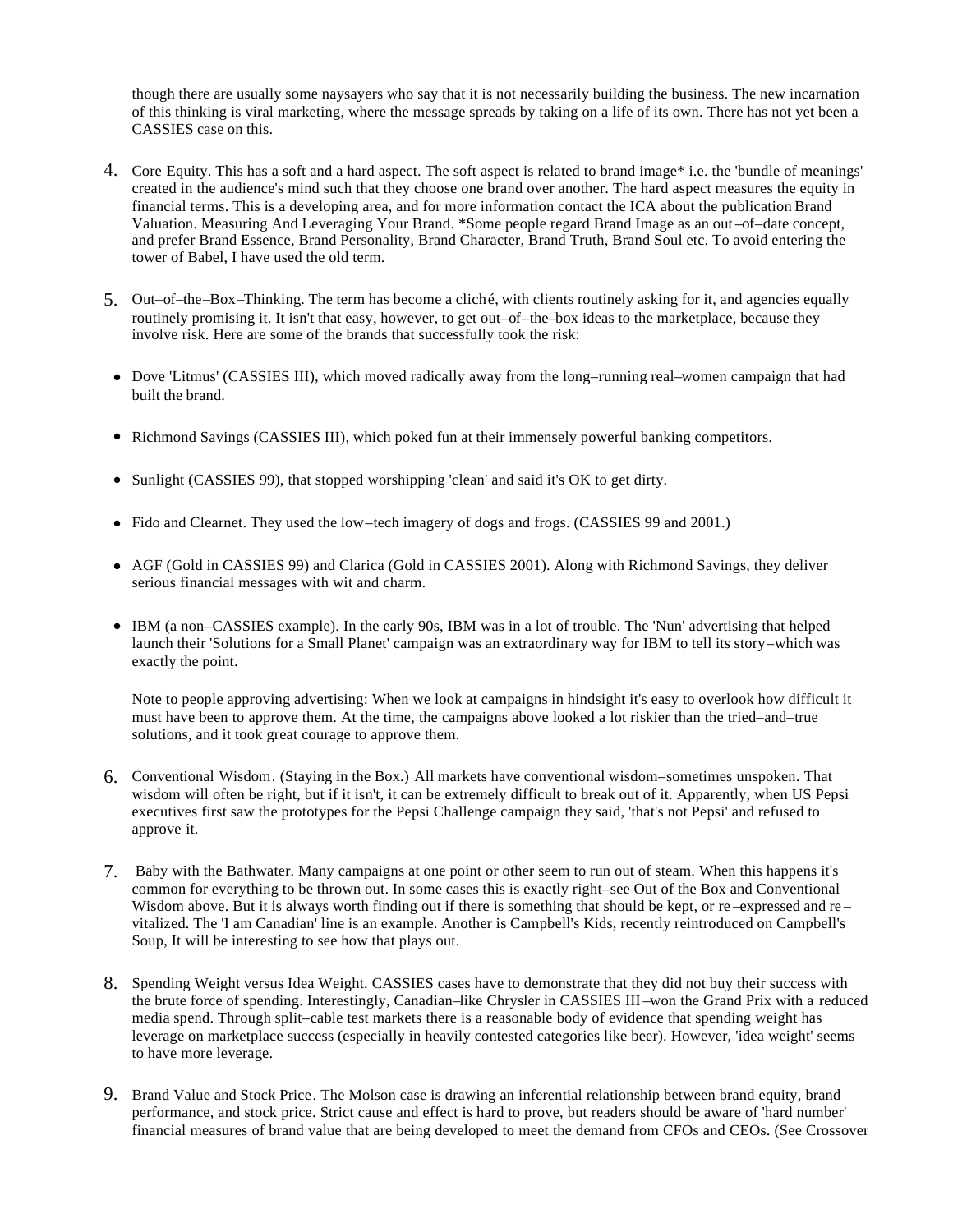Note 4 above on Core Values.)

10. Brand Linkage . This note is for anyone who has said, or heard, that to get brand linkage you have to say the brand name early and often. Molson did not do this, yet their advertising is strongly linked to the brand.

Brand Linkage is one of the great challenges in advertising i.e. dealing with the problem of 'I saw this great ad last night, but I can't remember what it was for.' The problem is two–edged. Highly dramatic advertising can sometimes drown out the brand message, and hard–sell advertising runs the risk of being zapped. The CASSIES can't answer all the questions on brand linkage, but we can throw light on 'early and often.' This belief took hold with the packaged– goods companies in the 60s. It was based on day–after recall testing, and it is worth noting that many top researchers today regard that type of DAR testing as invalid for predicting effectiveness in the marketplace. In any event, the majority of CASSIES winners do not reflect 'early and often.' From CASSIES III, 99, and 2001 this would include Chrysler NS Minivan, Dove, Imperial Margarine, Molson Canadian (the original 'I Am'), Budweiser, Claritin (Radio), Pontiac Sunfire, Richmond Savings (Radio),Metro Toronto Zoo, Goodwill, Sunlight, becel, St–Hubert, Molson Canadian (The Rant etc.), Clearnet, Clarica, Manitoba Telephone, Lipton Chicken Noodle, Kraft Dinner, workopolis.com, and i–wireless.



**World Advertising Research Center** http://www.warc.com

#### **NOTES & EXHIBITS**

© Canadian Congress of Advertising 2001

http://www.warc.com

#### **FIGURE 1: THE RANT: 60**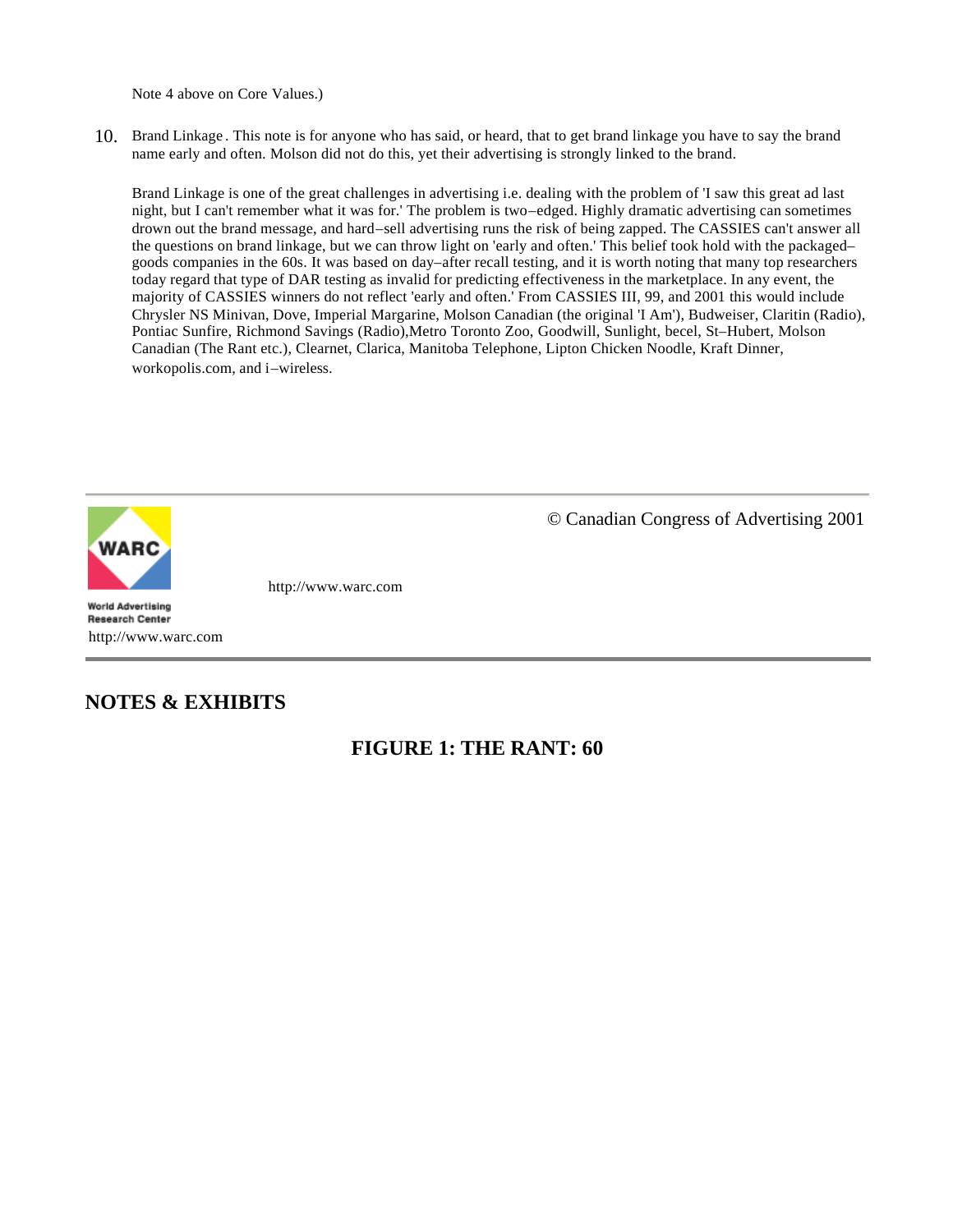

**I'm not a lumberjack or a fur trader. I don't live in an igloo, eat blubber, or own a dog sled. I don't know**

**Jimmy, or Suzy, of Sally from Canada (although I'm certain they are very nice.) I have a prime minister, not a**

**president. I speak English and French, not American, and I pronounce it 'about' not 'aboot.'**

**I can proudly sew my country's flag on my backpack. I believe in peacekeeping, not policing. Diversity, not**

**assimilation. And that the beaver is a proud and noble animal. A toque is a hat. A Chesterfield is a couch. And**

**it's pronounced 'zed' not 'zee.' Canada is the second largest land mass, and the first nation in**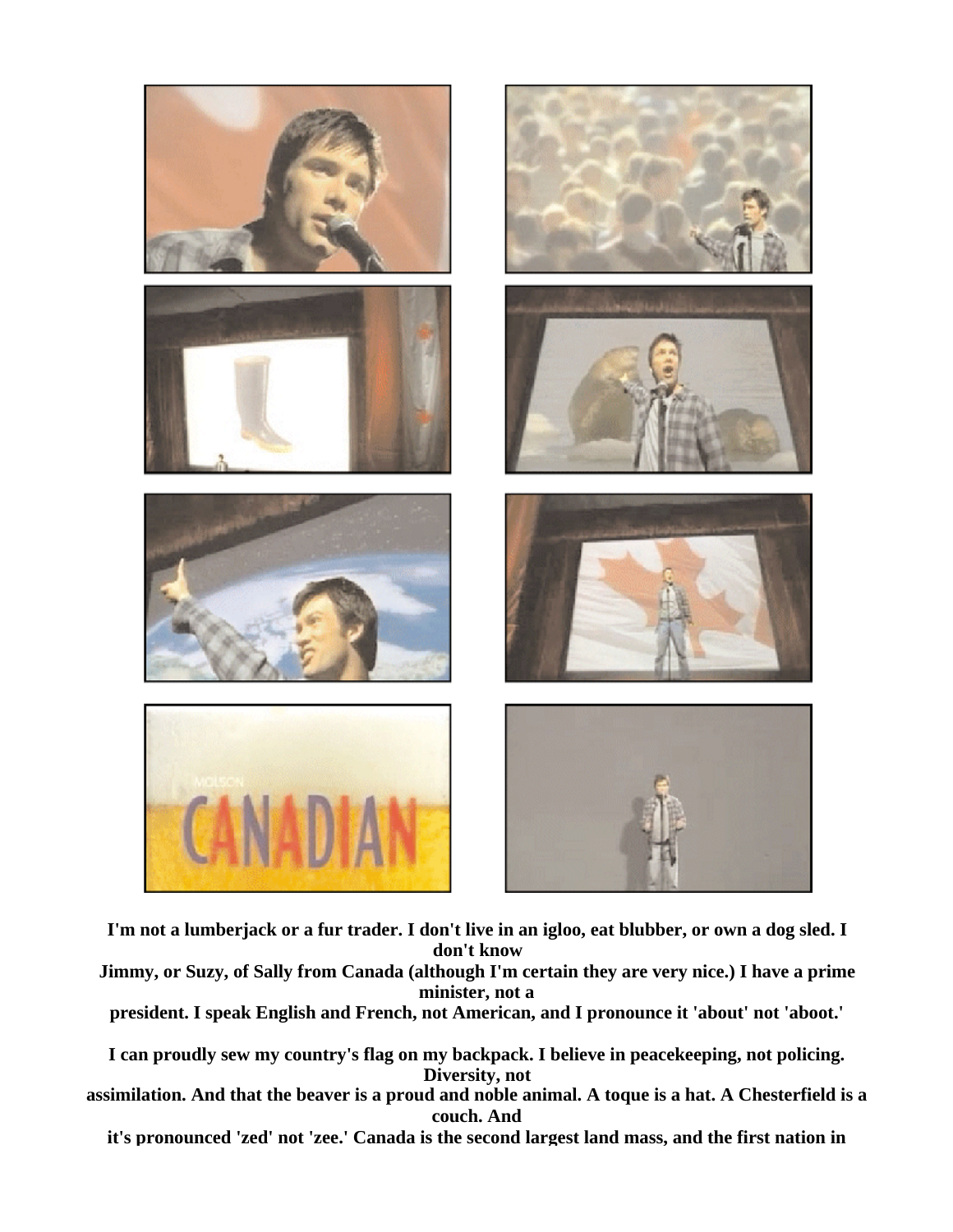#### **TABLE 1: ENGLISH CANADA PERCENTAGE CHANGE IN MARKET SHARE – 24 MOS. ENDING MARCH 2000**

| Labatt's Blue | $-1.7\%$ |
|---------------|----------|
|               |          |

Molson Canadian  $+1.8%$ 

**Source: Molson Breweries of Canada. Figures represent % change –not share points. Share change for leading beer brands is measured in fractions of share points.**



#### **FIGURE 2:**

**FIGURE 3:**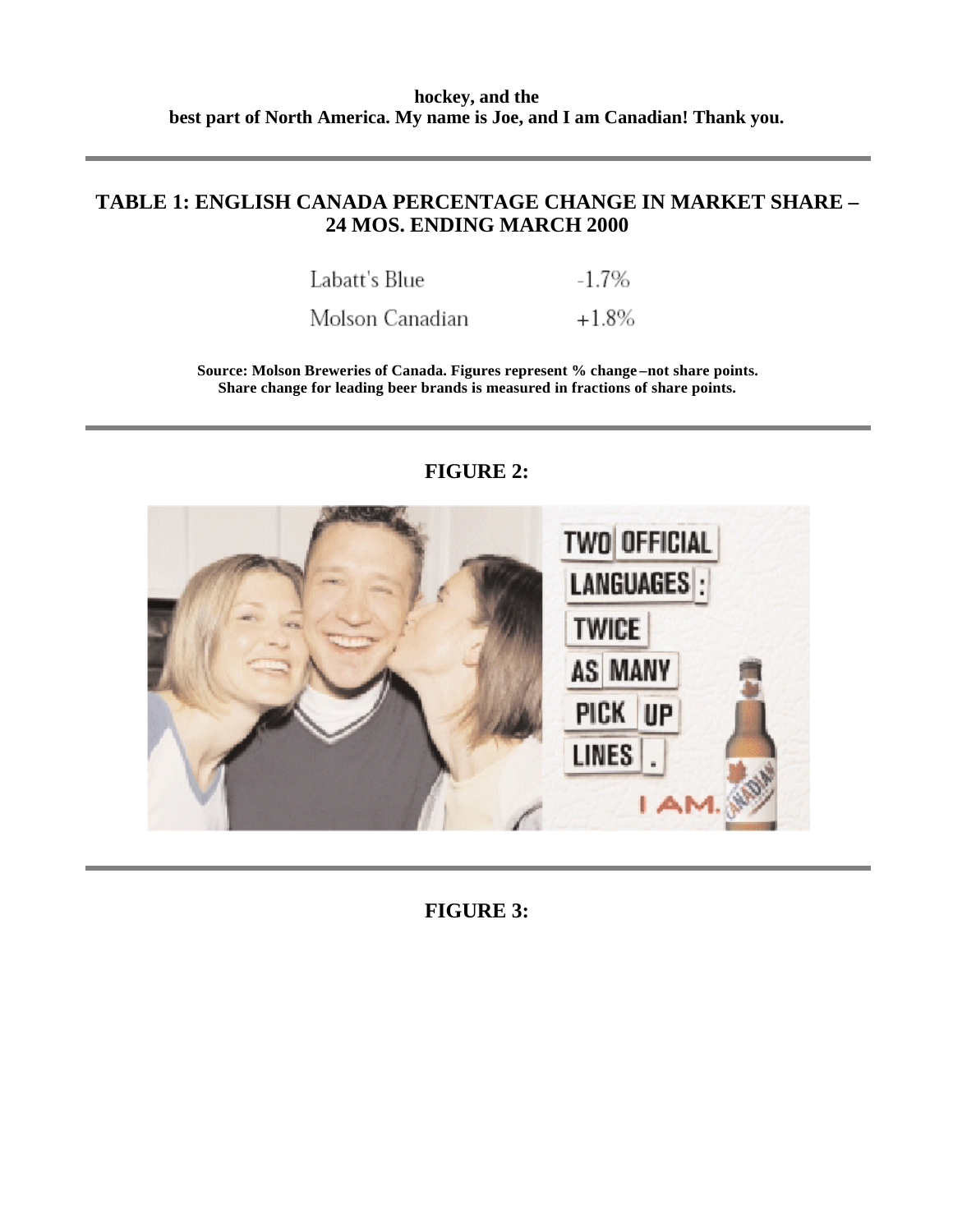

#### **TABLE 2: ENGLISH CANADA PERCENTAGE CHANGE IN MARKET SHARE**

|                 | 24 mos. Ending March 00 | 12 mos. Ending March 01 |
|-----------------|-------------------------|-------------------------|
| Labatt's Blue   | $-1.7\%$                | $-2.9\%$                |
| Molson Canadian | $+1.8\%$                | $+2.5\%$                |

**Source: Molson Breweries of Canada. Figures represent % change –not share points. Share change for leading beer brands is measured in fractions of share points.**

#### **FIGURE 4: MOLSON CANADIAN & LABATT BLUE: MEDIA INVESTMENT \$MM**



**\*Investment levels have declined for both Molson Canadian and Labatt Blue in FY '01**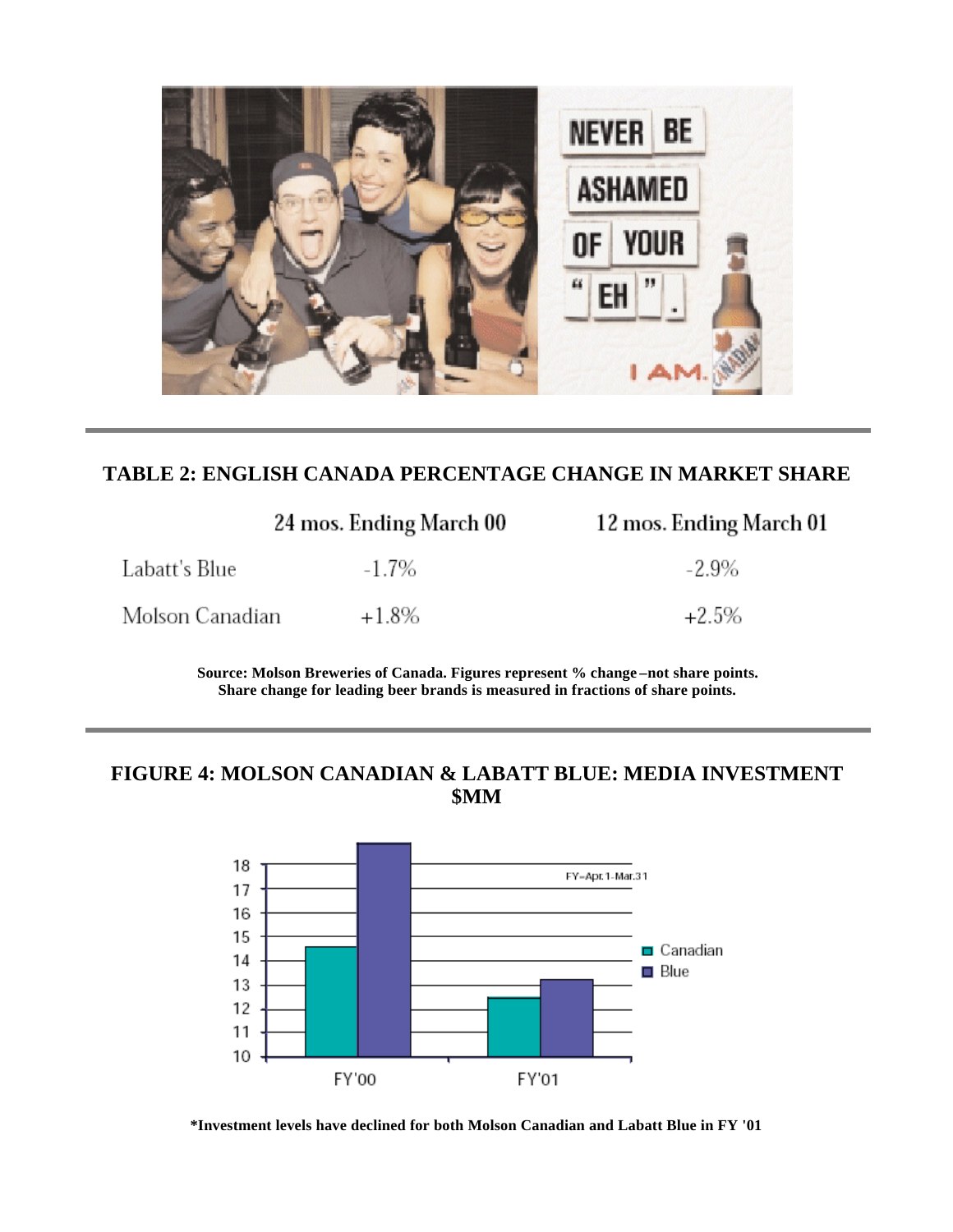#### **FIGURE 5: MOLSON CANADIAN & LABATT BLUE: MEDIA SOV**



**Source: Molson Breweries of Canada**

#### **FIGURE 6: BRAND PENETRATION OF MOLSON CANADIAN: CLAIMED 'REGULAR BRAND' % – ENGLISH CANADA**





**FIGURE 7: AWARENESS OF MOLSON CANADIAN: UNAIDED BRAND AWARENESS % – ENGLISH CANADA**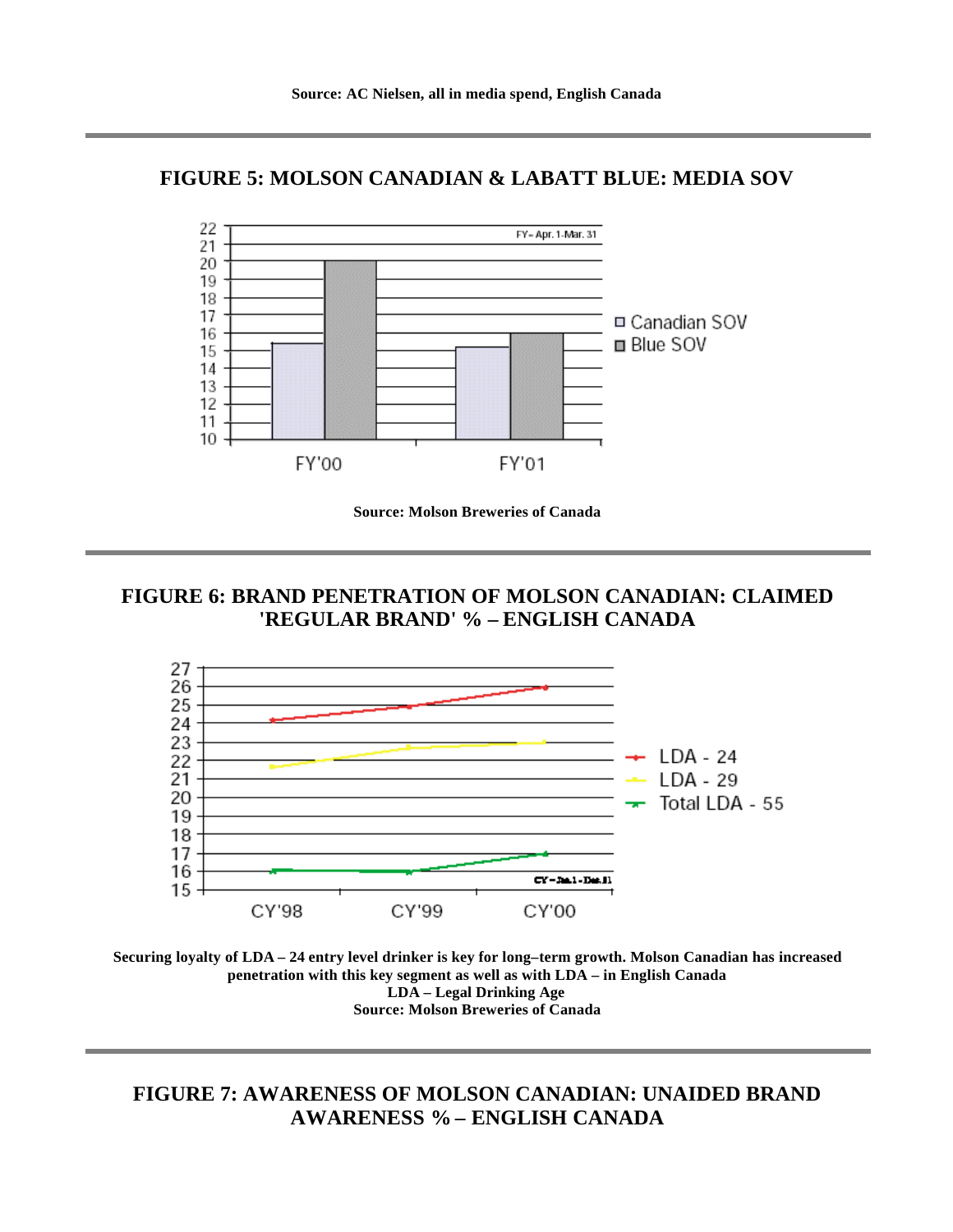

**Molson Canadian has experienced significant awareness growth with both LDA–24 and LDA–29 Source: Molson Breweries of Canada**

#### **FIGURE 8: MOLSON STOCK PERFORMANCE JUNE 1999 TO MAY 2001**



**FIGURE 9: NO DOOT**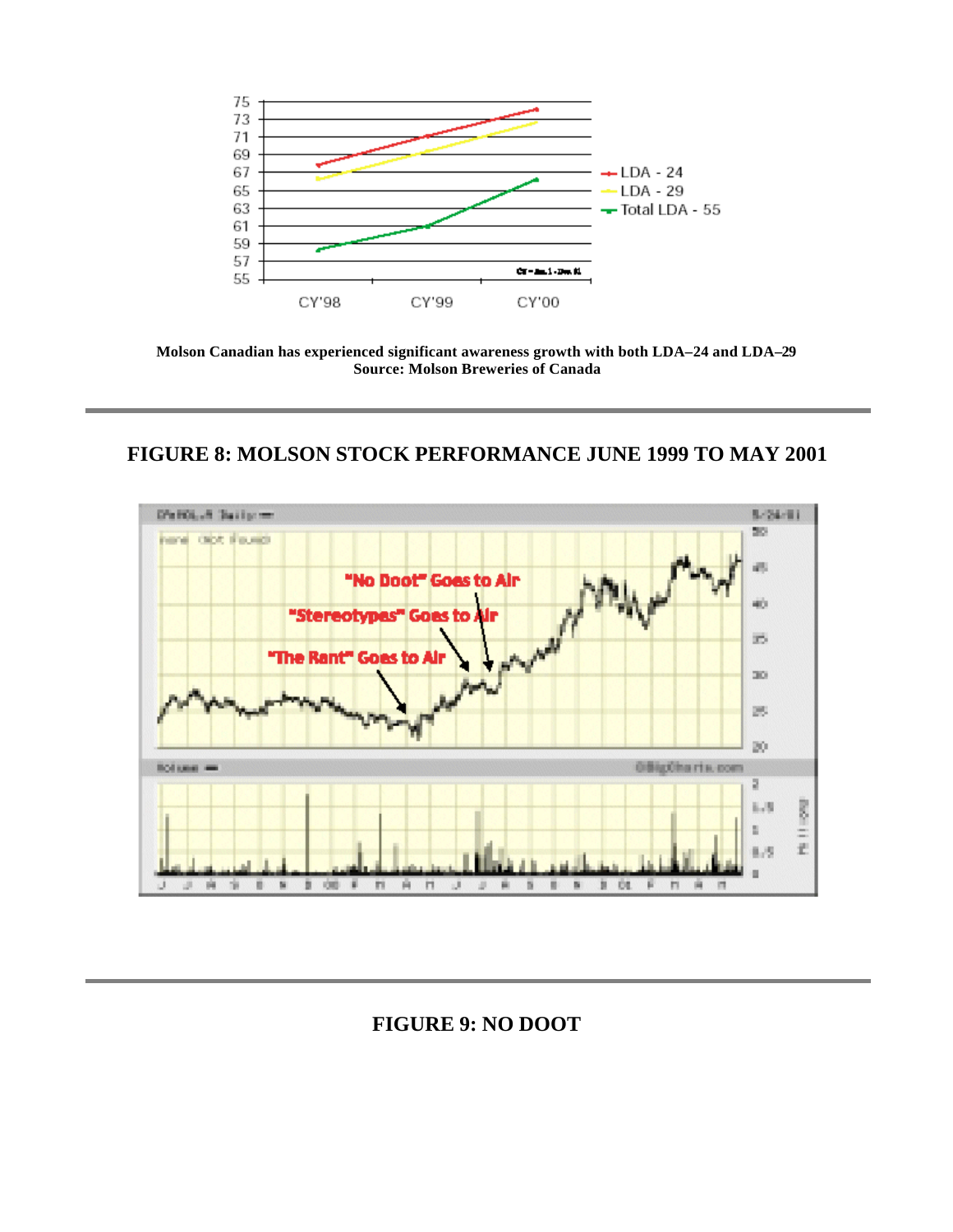

So I hear you're from Canada.<br>How's it going, eh?



Is there running water up there? Where's your<br>toque, eh? No doot aboot it. (American laughing)



You want a donat? I thought all they had in Canada was lumberjacks and curlers.



(Áction)





I am Canadian.

## **TABLE 3: MOLSON CANADIAN % CHANGE VYA – ENGLISH CANADA**